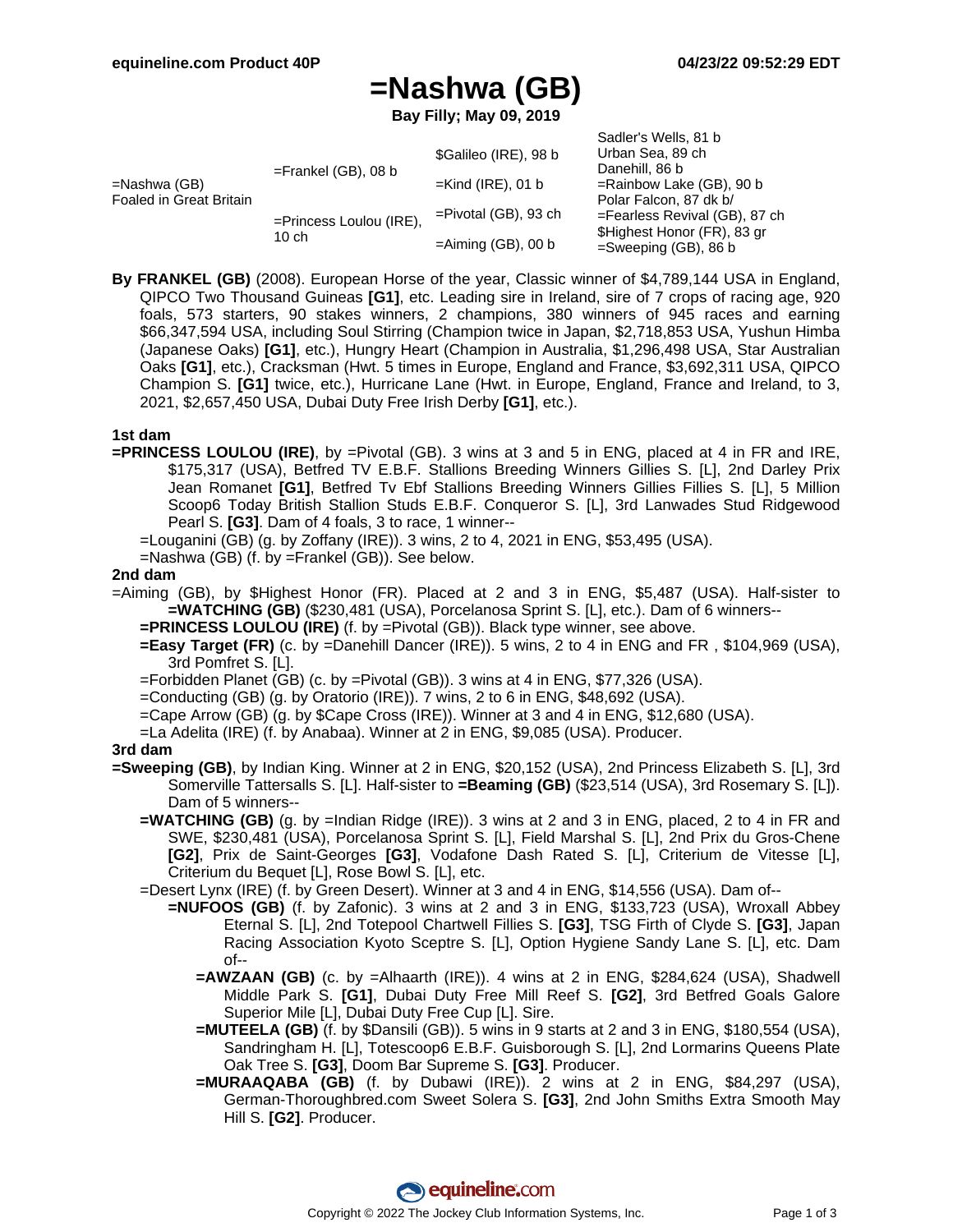### **=Nashwa (GB)**

**Bay Filly; May 09, 2019**

- **=Hajras (IRE)** (g. by Dubai Destination). 4 wins at 3 in ENG, \$127,396 (USA), 2nd Piper-Heidsieck James Seymour S. [L].
- =Puteri Wentworth (GB) (f. by Sadler's Wells). 3 wins at 3 and 4 in ENG, \$45,854 (USA). Dam of--
- **=Putra Sas (IRE)** (c. by Sri Pekan). Winner at 2 and 5 in ENG, \$67,849 (USA), 2nd Jardine Lloyd Thompson Dee S. **[G3]**.
- =Coasting (GB) (g. by \$Cape Cross (IRE)). 3 wins at 2 and 5 in ENG, \$54,991 (USA).
- =Svampita (GB) (f. by Green Desert). 3 wins at 2 and 3 in ITY, \$25,656 (USA). Producer.
- =Aiming (GB) (f. by \$Highest Honor (FR)). See above.
- =Starring (FR) (f. by =Ashkalani (IRE)). Placed in 2 starts at 3 in ENG. Dam of--
	- **=LETSGOROUNDAGAIN (IRE)** (c. by =Redback (GB)). 2 wins at 2 in ENG, placed at 3 in HK , \$125,457 (USA), Totepool Silver Tankard S. [L].
	- **=Manaafidh (IRE)** (c. by =Zebedee (GB)). Winner at 2 in ENG, \$34,299 (USA), 2nd 888sport Solario S. **[G3]**, 3rd Titanic Belfast Winkfield S. [L], Betfred Membership Play Your Way Ascendant S. [L].
- =Freeing (GB) (f. by \$Dansili (GB)). Placed at 3 in ENG. Producer.
- Hiroo Garden (GB) (f. by Caerleon). Unraced. Dam of--
	- Definite (f. by Dehere). Winner at 3 in JPN, \$54,024 (USA). Dam of--
		- **=DE GRATIA (JPN)** (f. by =Fuji Kiseki (JPN)). 4 wins at 2 and 4 in JPN, \$822,729 (USA), Kokura Nisai S. [LR]. Dam of--
			- **=Dominatus (JPN)** (c. by =Rulership (JPN)). 4 wins at 2 and 3 in JPN, \$605,287 (USA), 2nd Fukushima Mimpo Hai [L].
		- **=BALL LIGHTNING (JPN)** (c. by =Daiwa Major (JPN)). 3 wins at 2 and 6 in JPN, \$781,908 (USA), Keio Hai Nisai S. **[G2]**, 3rd Rokko S. [LR].
		- Castle Brown (f. by Silver Hawk). 3 wins at 3 and 4 in JPN, \$350,318 (USA). Dam of--
			- **=Nishino Rush (JPN)** (c. by =Sakura Bakushin O (JPN)). 5 wins, 2 to 6 in JPN, \$1,061,948 (USA), 3rd Keio Hai Nisai S. **[G2]**, Niigata Nisai S. **[G3]**.
- =White Heat (GB) (f. by Last Tycoon (IRE)). Unplaced in ENG. Dam of--
	- **MEDIA MOGUL (GB)** (g. by =First Trump (GB)). 4 wins, 2 to 6 in ENG and NA , \$117,820 (USA), Will Rogers S. **[G3]**, 2nd TNT July S. **[G3]**, La Puente S. -R (SA, \$13,356), 3rd Golden Gate Derby **[G3]**.
	- **=Dhekraa (IRE)** (f. by Fasliyev). 2 wins at 2 in ENG, \$35,961 (USA), 2nd E.B.F. Lansdown S. [L]. Producer.
	- =Hankering (IRE) (f. by \$Missed Flight (GB)). Unraced in Ireland. Dam of--
		- **=FOREVERTHEOPTIMIST (IRE)** (g. by Verglas (IRE)). 3 wins at 2 and 4 in ENG and UAE, \$51,363 (USA), Bank of New York Mellon Dragon S. [L].

### **4th dam**

- **=GLANCING (GB)**, by =Grundy (IRE). 3 wins in 6 starts at 2 in ENG and FR , \$49,997 (USA), Prix d'Arenberg**-G3**, Champion Two-Year-Old Trophy. Half-sister to **=BASSENTHWAITE (GB)** (\$91,638 (USA), Middle Park S.**-G1**, etc., sire), **=Adams** (3rd Irish Lincolnshire H.). Dam of 11 winners, including--
	- **=Beaming (GB)** (f. by =Mtoto (GB)). Winner at 2 and 3 in ENG, \$23,514 (USA), 3rd Rosemary S. [L]. **Leopoldine (GB)** (f. by \$Desert Prince (IRE)). Winner at 3 in ENG, \$48,873 (USA), 2nd Totepool Chartwell Fillies' S. **[G3]**.
	- **=Sweeping (GB)** (f. by Indian King). Black type placed winner, see above.
	- Looking Brill (GB) (f. by Sadler's Wells). Winner at 3 in IRE, \$10,716 (USA).
		- **STEP WITH STYLE** (f. by Gulch). 4 wins at 3 and 4 in IRE and NA , \$206,024 (USA), Rockingham Park Breeders' Cup H. [L] (RKM, \$45,000), My Fair Lady S.-ecr, 1 mile 70 yards in 1:43.32 (SUF, \$15,000), 2nd Suwannee River H. **[G3]** (GP, \$20,000), Spicy Living Sweepstakes H. [L] (RKM, \$20,000), Hillsborough S. [L] (TAM, \$20,000), etc.
		- **Absolute Glee** (f. by =Kenmare (FR)). Winner at 2 and 3 in IRE, \$17,882 (USA), 3rd C. L. Weld Park S. **[G3]**.
	- =Inshad (IRE) (f. by Indian King). 3 wins at 2 and 3 in ENG, \$9,992 (USA).
		- **=Chappel Cresent (IRE)** (g. by =College Chapel (GB)). Winner at 2 and 4 in ENG and IRE, \$77,249 (USA), 2nd Galileo E.B.F. Futurity S. **[G2]**, 3rd Flame of Tara Tyros S. [L], Oak Lodge Sires Loughbrown S. [L].
		- **=Mareha (IRE)** (f. by =Cadeaux Genereux (GB)). 3 wins at 3 in ENG, \$35,008 (USA), 2nd Bonusprint October S. [L], Rosemary S. [L].